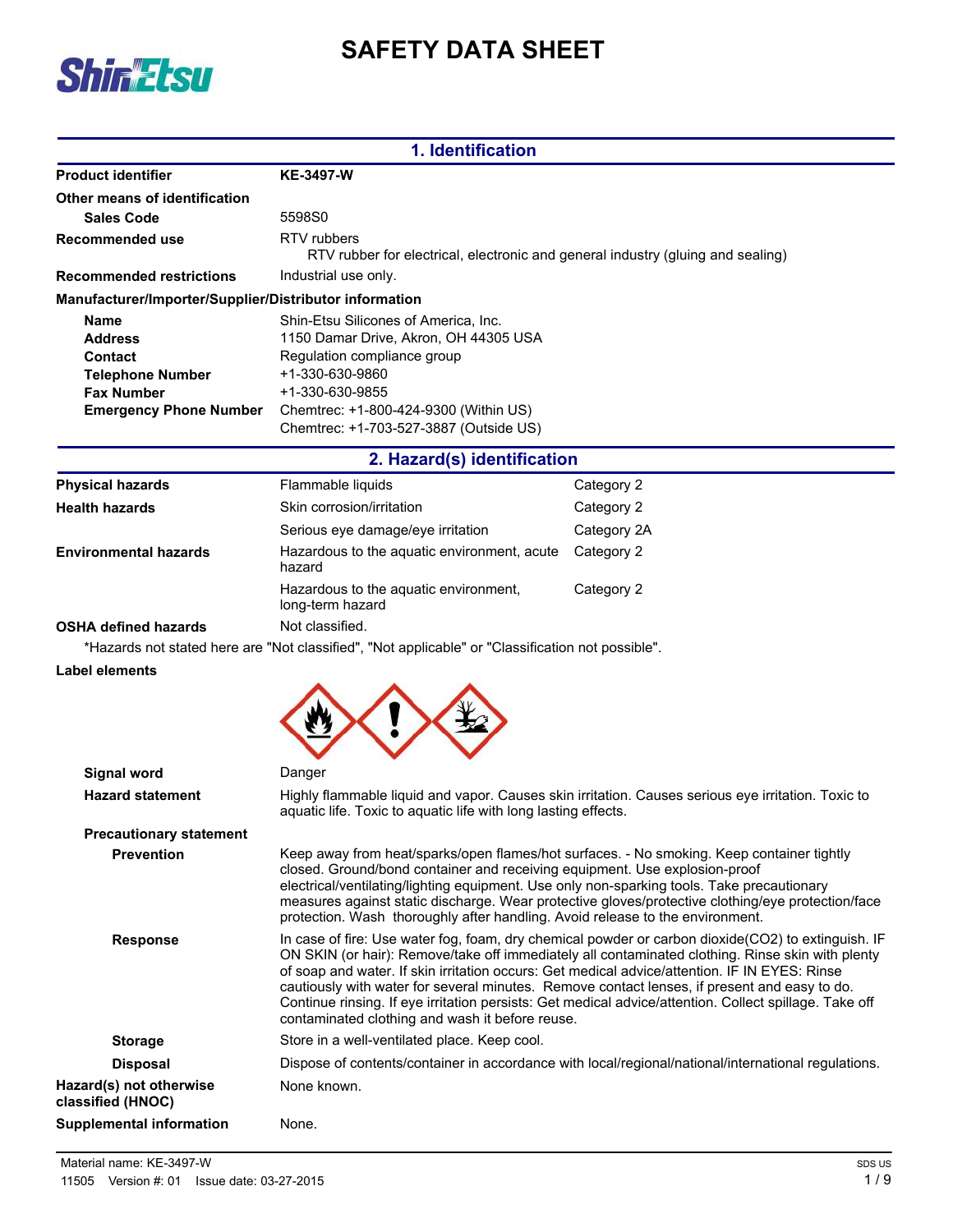| Substance(s) formed under the<br>condition of use | This product reacts with water, moisture or humid air to evolve following compounds:<br>Acetone<br>The following material is embedded in the product and not available as respirable dusts. When<br>used as intended or as supplied, the product will not pose hazards.<br>Titanium oxide. |
|---------------------------------------------------|--------------------------------------------------------------------------------------------------------------------------------------------------------------------------------------------------------------------------------------------------------------------------------------------|
| HMIS <sup>®</sup> ratings                         | Health: $2$<br>Flammability: 3<br>Physical hazard: 0                                                                                                                                                                                                                                       |

### **3. Composition/information on ingredients**

#### **Mixtures**

| <b>Chemical name</b> | Common name and synonyms | <b>CAS number</b> | %        |
|----------------------|--------------------------|-------------------|----------|
| Alkenoxysilane*      |                          | Proprietary*      | $5 - 10$ |
| Titanium oxide       |                          | 13463-67-7        | $1 - 3$  |
| Alkoxysilane*        |                          | Proprietary*      | ← 1      |
| Organosilane*        |                          | Proprietary*      | ← 1      |
| <b>Decomposition</b> |                          |                   |          |
| <b>Chemical name</b> |                          | <b>CAS number</b> | %        |
| Acetone              |                          | 67-64-1           |          |

\*Designates that a specific chemical identity and/or percentage of composition has been withheld as a trade secret.

| 4. First-aid measures                                                                                                                                                                                                                                           |                                                                                                                                                                                                                                                                       |  |
|-----------------------------------------------------------------------------------------------------------------------------------------------------------------------------------------------------------------------------------------------------------------|-----------------------------------------------------------------------------------------------------------------------------------------------------------------------------------------------------------------------------------------------------------------------|--|
| <b>Inhalation</b>                                                                                                                                                                                                                                               | Move to fresh air. Call a physician if symptoms develop or persist.                                                                                                                                                                                                   |  |
| <b>Skin contact</b>                                                                                                                                                                                                                                             | Remove contaminated clothing immediately and wash skin with soap and water. For minor skin<br>contact, avoid spreading material on unaffected skin. If skin irritation occurs: Get medical<br>advice/attention. Take off contaminated clothing and wash before reuse. |  |
| Eye contact                                                                                                                                                                                                                                                     | Rinse immediately with plenty of water for at least 15 minutes. Remove contact lenses, if present<br>and easy to do. Continue rinsing. Get medical attention if irritation develops and persists.                                                                     |  |
| Ingestion                                                                                                                                                                                                                                                       | Rinse mouth. Get medical attention immediately.                                                                                                                                                                                                                       |  |
| <b>Most important</b><br>symptoms/effects, acute and<br>delayed                                                                                                                                                                                                 | Severe eye irritation. Symptoms may include stinging, tearing, redness, swelling, and blurred<br>vision. Skin irritation. May cause redness and pain.                                                                                                                 |  |
| Indication of immediate<br>medical attention and special<br>treatment needed                                                                                                                                                                                    | Treat symptomatically.                                                                                                                                                                                                                                                |  |
| <b>General information</b>                                                                                                                                                                                                                                      | Ensure that medical personnel are aware of the material(s) involved, and take precautions to<br>protect themselves. Wash contaminated clothing before reuse.                                                                                                          |  |
|                                                                                                                                                                                                                                                                 | 5. Fire-fighting measures                                                                                                                                                                                                                                             |  |
| Suitable extinguishing media                                                                                                                                                                                                                                    | Water fog. Foam. Dry chemical powder. Carbon dioxide (CO2).                                                                                                                                                                                                           |  |
| Unsuitable extinguishing<br>media                                                                                                                                                                                                                               | None known.                                                                                                                                                                                                                                                           |  |
| Specific hazards arising from<br>the chemical                                                                                                                                                                                                                   | By heating and fire, harmful vapors/gases may be formed.<br>Nitrogen oxides. (corrosive)                                                                                                                                                                              |  |
| Special protective equipment<br>and precautions for firefighters                                                                                                                                                                                                | Firefighters must use standard protective equipment including flame retardant coat, helmet,<br>gloves, rubber boots, and self-contained breathing apparatus.                                                                                                          |  |
| <b>Fire-fighting</b><br>equipment/instructions                                                                                                                                                                                                                  | Move containers from fire area if you can do so without risk. Water runoff can cause environmental<br>damage.                                                                                                                                                         |  |
| <b>General fire hazards</b>                                                                                                                                                                                                                                     | Highly flammable liquid and vapor.                                                                                                                                                                                                                                    |  |
|                                                                                                                                                                                                                                                                 | 6. Accidental release measures                                                                                                                                                                                                                                        |  |
| Keep unnecessary personnel away. Local authorities should be advised if significant spillages<br><b>Personal precautions,</b><br>cannot be contained. Do not touch or walk through spilled material. Ventilate closed spaces before<br>protective equipment and |                                                                                                                                                                                                                                                                       |  |

entering them. Wear appropriate personal protective equipment.

**emergency procedures**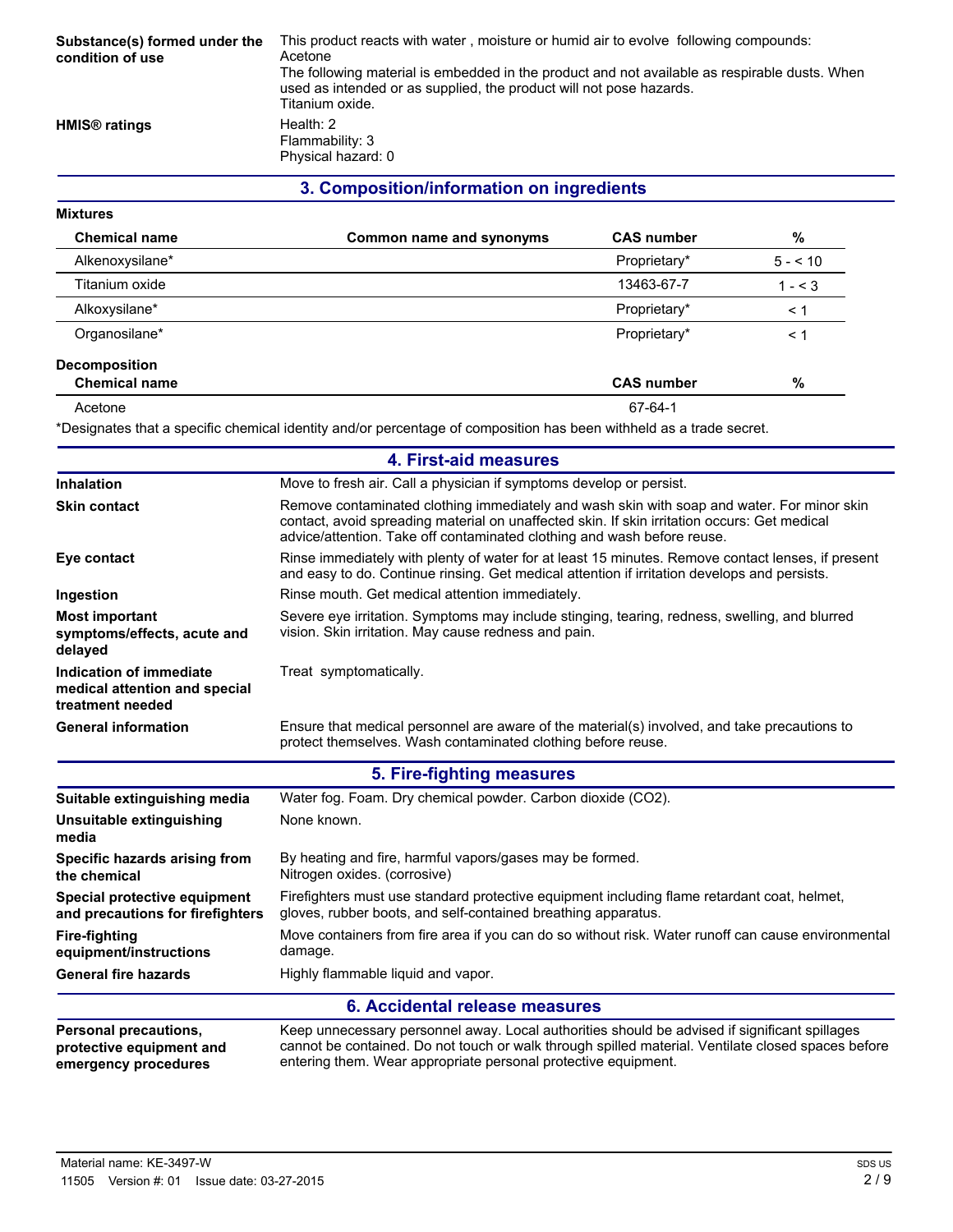| Methods and materials for<br>containment and cleaning up        | ELIMINATE all ignition sources (no smoking, flares, sparks or flames in immediate area). Keep<br>combustibles (wood, paper, oil, etc.) away from spilled material.                                                                                                                                                                                                                                                                                                                                                       |  |  |
|-----------------------------------------------------------------|--------------------------------------------------------------------------------------------------------------------------------------------------------------------------------------------------------------------------------------------------------------------------------------------------------------------------------------------------------------------------------------------------------------------------------------------------------------------------------------------------------------------------|--|--|
|                                                                 | Large Spills: Dike the spilled material, where this is possible. Cover with plastic sheet to prevent<br>spreading. Use a non-combustible material like vermiculite, sand or earth to soak up the product<br>and place into a container for later disposal. Prevent entry into waterways, sewer, basements or<br>confined areas.                                                                                                                                                                                          |  |  |
|                                                                 | Small Spills: Clean surface thoroughly to remove residual contamination.                                                                                                                                                                                                                                                                                                                                                                                                                                                 |  |  |
|                                                                 | Never return spills in original containers for re-use.                                                                                                                                                                                                                                                                                                                                                                                                                                                                   |  |  |
| <b>Environmental precautions</b>                                | Prevent further leakage or spillage if safe to do so. Avoid release to the environment.                                                                                                                                                                                                                                                                                                                                                                                                                                  |  |  |
|                                                                 | 7. Handling and storage                                                                                                                                                                                                                                                                                                                                                                                                                                                                                                  |  |  |
| Precautions for safe handling                                   | All equipment used when handling the product must be grounded. Use non-sparking tools and<br>explosion-proof equipment. Vapors may form explosive mixtures with air. Provide adequate<br>ventilation.                                                                                                                                                                                                                                                                                                                    |  |  |
|                                                                 | Use care in handling/storage. Do not handle, store or open near an open flame, sources of heat or<br>sources of ignition. Protect material from direct sunlight. When using do not smoke. Take<br>precautionary measures against static discharges. Use personal protective equipment as required.<br>Wash hands thoroughly after handling. Avoid release to the environment. Do not empty into drains<br>. Do not breathe mist or vapor. Avoid contact with skin. Avoid contact with eyes. Avoid prolonged<br>exposure. |  |  |
| Conditions for safe storage,<br>including any incompatibilities | Keep away from heat, sparks and open flame. Store in cool place. Store in a well-ventilated place.<br>Keep container tightly closed. Keep out of the reach of children. Store in a cool, dry place out of<br>direct sunlight. Keep in original container.                                                                                                                                                                                                                                                                |  |  |

|  |  |  |  |  | 8. Exposure controls/personal protection |
|--|--|--|--|--|------------------------------------------|
|--|--|--|--|--|------------------------------------------|

| US. OSHA Table Z-1 Limits for Air Contaminants (29 CFR 1910.1000)<br><b>Components</b> |                          | <b>Type</b>                                                                     |                 | Value                  | Form                                                                                            |
|----------------------------------------------------------------------------------------|--------------------------|---------------------------------------------------------------------------------|-----------------|------------------------|-------------------------------------------------------------------------------------------------|
| Titanium oxide (CAS<br>13463-67-7)                                                     |                          | <b>PEL</b>                                                                      |                 | 15 mg/m3               | Total dust.                                                                                     |
| <b>Decomposition</b>                                                                   |                          | <b>Type</b>                                                                     |                 | Value                  |                                                                                                 |
| Acetone (CAS 67-64-1)                                                                  |                          | PEL                                                                             |                 | 2400 mg/m3<br>1000 ppm |                                                                                                 |
| <b>US. ACGIH Threshold Limit Values</b>                                                |                          |                                                                                 |                 |                        |                                                                                                 |
| <b>Components</b>                                                                      |                          | <b>Type</b>                                                                     |                 | Value                  |                                                                                                 |
| Titanium oxide (CAS<br>13463-67-7)                                                     |                          | <b>TWA</b>                                                                      |                 | 10 mg/m3               |                                                                                                 |
| <b>Decomposition</b>                                                                   |                          | Type                                                                            |                 | <b>Value</b>           |                                                                                                 |
| Acetone (CAS 67-64-1)                                                                  |                          | <b>STEL</b>                                                                     |                 | 750 ppm                |                                                                                                 |
|                                                                                        |                          | <b>TWA</b>                                                                      |                 | 500 ppm                |                                                                                                 |
| US. NIOSH: Pocket Guide to Chemical Hazards                                            |                          |                                                                                 |                 |                        |                                                                                                 |
| <b>Decomposition</b>                                                                   |                          | <b>Type</b>                                                                     |                 | Value                  |                                                                                                 |
| Acetone (CAS 67-64-1)                                                                  |                          | <b>TWA</b>                                                                      |                 | 590 mg/m3              |                                                                                                 |
|                                                                                        |                          |                                                                                 |                 | 250 ppm                |                                                                                                 |
| <b>Biological limit values</b>                                                         |                          |                                                                                 |                 |                        |                                                                                                 |
| <b>ACGIH Biological Exposure Indices</b>                                               |                          |                                                                                 |                 |                        |                                                                                                 |
| <b>Decomposition</b>                                                                   | Value                    | <b>Determinant</b>                                                              | <b>Specimen</b> | <b>Sampling Time</b>   |                                                                                                 |
| Acetone (CAS 67-64-1)                                                                  | 50 mg/l                  | Acetone                                                                         | Urine           | $\star$                |                                                                                                 |
| * - For sampling details, please see the source document.                              |                          |                                                                                 |                 |                        |                                                                                                 |
| Appropriate engineering<br>controls                                                    | hours after application. | Explosion-proof general and local exhaust ventilation. Provide eyewash station. |                 |                        | Pay attention to ventilation such as local exhaust, mechanical and/or door open for at least 24 |
| Individual protection measures, such as personal protective equipment                  |                          |                                                                                 |                 |                        |                                                                                                 |
| <b>Eye/face protection</b>                                                             |                          | Tightly sealed safety glasses according to EN 166.                              |                 |                        |                                                                                                 |
| <b>Skin protection</b>                                                                 |                          |                                                                                 |                 |                        |                                                                                                 |
| <b>Hand protection</b>                                                                 | Wear protective gloves.  |                                                                                 |                 |                        |                                                                                                 |

Material name: KE-3497-W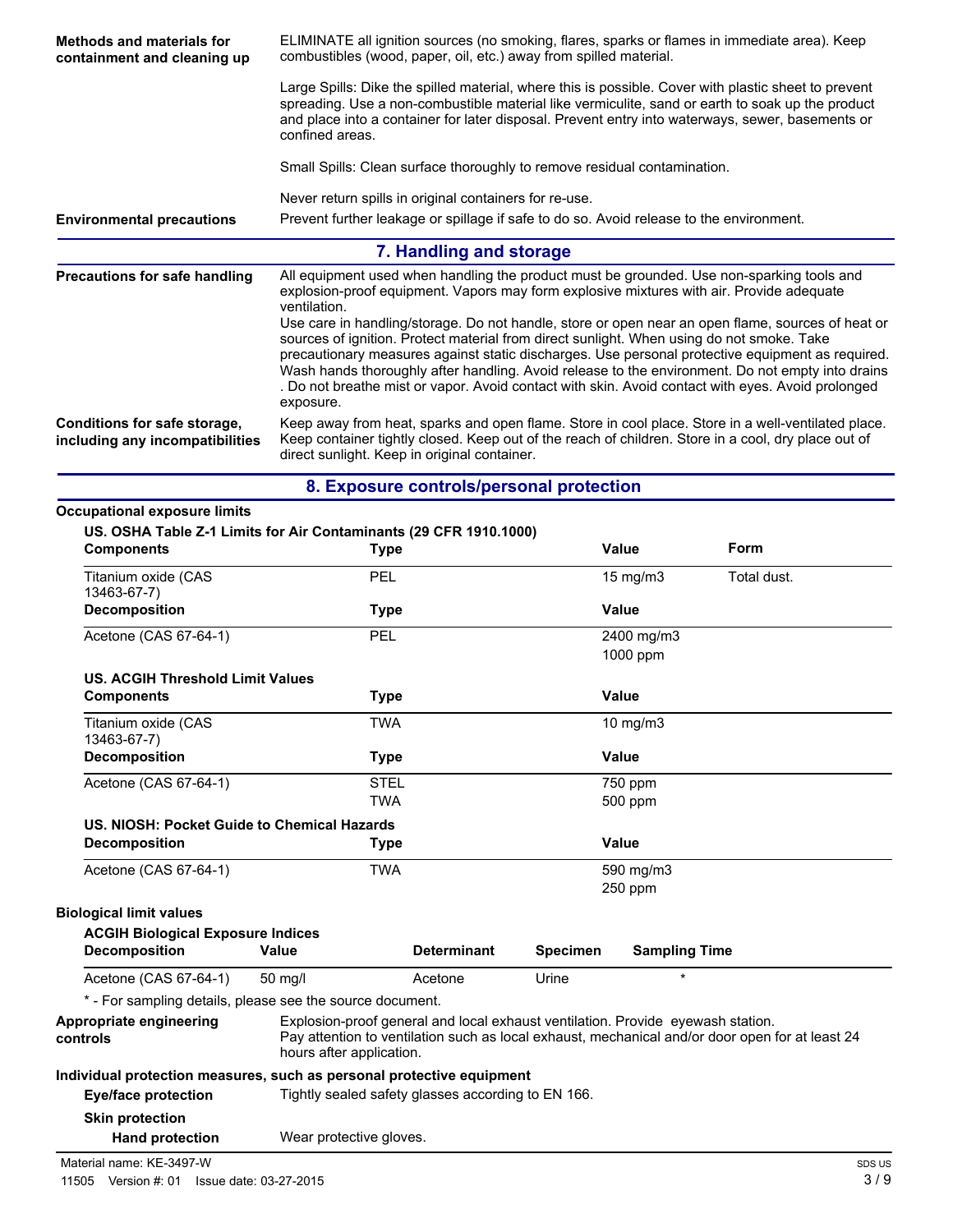| Other                                                                                                                                                                                                                                                                                                                                                             | Wear suitable protective clothing.                                                                                 |
|-------------------------------------------------------------------------------------------------------------------------------------------------------------------------------------------------------------------------------------------------------------------------------------------------------------------------------------------------------------------|--------------------------------------------------------------------------------------------------------------------|
| <b>Respiratory protection</b>                                                                                                                                                                                                                                                                                                                                     | If airborne concentrations are above the applicable exposure limits, use NIOSH approved<br>respiratory protection. |
| <b>Thermal hazards</b>                                                                                                                                                                                                                                                                                                                                            | Wear appropriate thermal protective clothing, when necessary.                                                      |
| When using, do not eat, drink or smoke. Avoid contact with skin. Avoid contact with eyes. Wash<br><b>General hygiene</b><br>hands before breaks and immediately after handling the product. Contaminated work clothing<br>considerations<br>should not be allowed out of the workplace. Handle in accordance with good industrial hygiene and<br>safety practice. |                                                                                                                    |
|                                                                                                                                                                                                                                                                                                                                                                   | 9. Physical and chemical properties                                                                                |
| Appearance                                                                                                                                                                                                                                                                                                                                                        |                                                                                                                    |
| <b>Form</b>                                                                                                                                                                                                                                                                                                                                                       | Paste.                                                                                                             |

| Form                                              | Paste.                                                 |
|---------------------------------------------------|--------------------------------------------------------|
| Color                                             | White.                                                 |
| Odor                                              | Acetone odor                                           |
| <b>Odor threshold</b>                             | Not available.                                         |
| рH                                                | Not available.                                         |
| Melting point/freezing point                      | Not applicable                                         |
| Initial boiling point and boiling<br>range        | Not applicable                                         |
| <b>Flash point</b>                                | 59 °F (15 °C) Closed Cup (Does not sustain combustion) |
| <b>Evaporation rate</b>                           | < 1 (Butyl Acetate=1)                                  |
| Flammability (solid, gas)                         | Not applicable.                                        |
| Upper/lower flammability or explosive limits      |                                                        |
| <b>Flammability limit - lower</b><br>(%)          | 2.1 % v/v [Acetone]                                    |
| <b>Flammability limit - upper</b><br>(%)          | 13.0 % v/v [Acetone]                                   |
| Explosive limit - lower (%)                       | Not available.                                         |
| Explosive limit - upper (%)                       | Not available.                                         |
| Vapor pressure                                    | Negligible (25 °C)                                     |
| <b>Vapor density</b>                              | $> 1$ (air=1)                                          |
| <b>Relative density</b>                           | 1.08(25 °C)                                            |
| Solubility(ies)                                   |                                                        |
| Solubility (water)                                | Not soluble                                            |
| <b>Partition coefficient</b><br>(n-octanol/water) | Not applicable                                         |
| <b>Auto-ignition temperature</b>                  | Not available.                                         |
| <b>Decomposition temperature</b>                  | Not available.                                         |
| <b>Viscosity</b>                                  | 45 Pa·s (25 °C)                                        |
| <b>Other information</b>                          |                                                        |
| <b>Molecular weight</b>                           | Not applicable                                         |

# **10. Stability and reactivity**

| <b>Reactivity</b>                            | No hazardous reaction known under normal conditions of use, storage and transport.                                                                                                                                                                                                                                                                                 |  |
|----------------------------------------------|--------------------------------------------------------------------------------------------------------------------------------------------------------------------------------------------------------------------------------------------------------------------------------------------------------------------------------------------------------------------|--|
| <b>Chemical stability</b>                    | Stable at normal conditions.                                                                                                                                                                                                                                                                                                                                       |  |
| <b>Possibility of hazardous</b><br>reactions | Hazardous polymerization does not occur.                                                                                                                                                                                                                                                                                                                           |  |
| <b>Conditions to avoid</b>                   | None known.                                                                                                                                                                                                                                                                                                                                                        |  |
| Incompatible materials                       | Strong oxidizing agents. Water, moisture.                                                                                                                                                                                                                                                                                                                          |  |
| <b>Hazardous decomposition</b><br>products   | This product reacts with water, moisture or humid air to evolve following compounds:<br>Acetone.<br>Thermal breakdown of this product during fire or very high heat condition may evolve the following<br>hazardous decomposition product:<br>Carbon oxides and traces of incompletely burned carbon compounds. Silicon dioxide. Nitrogen<br>oxides. Formaldehyde. |  |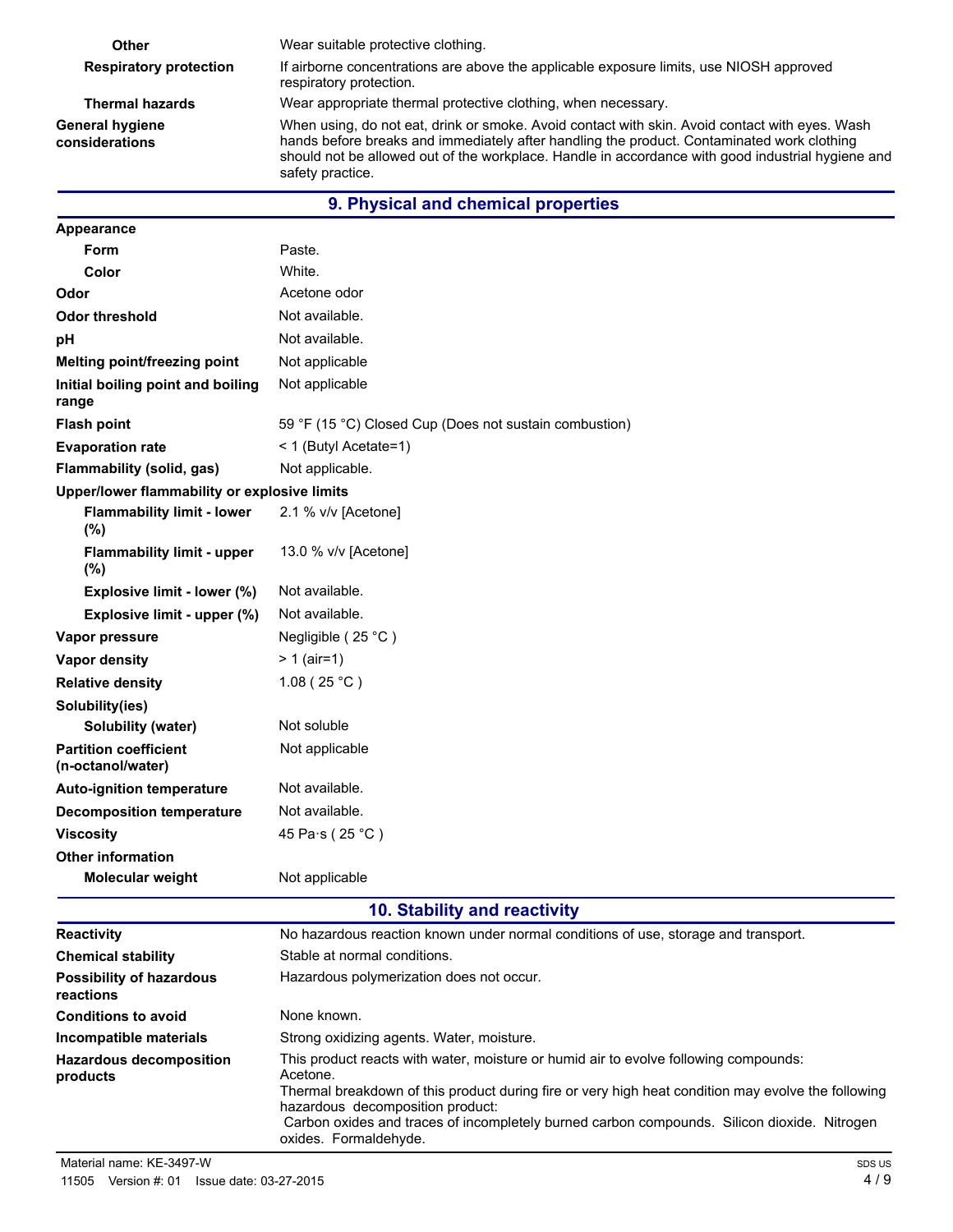### **11. Toxicological information**

#### **Information on likely routes of exposure**

| Ingestion                                                                          | Expected to be a low ingestion hazard.                                                                                                                                                                          |
|------------------------------------------------------------------------------------|-----------------------------------------------------------------------------------------------------------------------------------------------------------------------------------------------------------------|
| <b>Inhalation</b>                                                                  | No adverse effects due to inhalation are expected.                                                                                                                                                              |
| <b>Skin contact</b>                                                                | Causes skin irritation.                                                                                                                                                                                         |
| Eye contact                                                                        | Causes serious eve irritation.                                                                                                                                                                                  |
| Symptoms related to the<br>physical, chemical and<br>toxicological characteristics | Severe eye irritation. Symptoms may include stinging, tearing, redness, swelling, and blurred<br>vision. Permanent eye damage including blindness could result. Skin irritation. May cause<br>redness and pain. |

#### **Information on toxicological effects**

**Acute toxicity**

| <b>Components</b>                                                                                                                      | <b>Species</b>                                                                                                                                                                           | <b>Test Results</b> |
|----------------------------------------------------------------------------------------------------------------------------------------|------------------------------------------------------------------------------------------------------------------------------------------------------------------------------------------|---------------------|
| Alkenoxysilane (CAS Proprietary)                                                                                                       |                                                                                                                                                                                          |                     |
| <b>Acute</b>                                                                                                                           |                                                                                                                                                                                          |                     |
| Inhalation                                                                                                                             |                                                                                                                                                                                          |                     |
| <b>LC50</b>                                                                                                                            | Rat                                                                                                                                                                                      | $> 5.83$ mg/l       |
| Oral                                                                                                                                   |                                                                                                                                                                                          |                     |
| LD50                                                                                                                                   | Rat                                                                                                                                                                                      | > 5000 mg/kg        |
| <b>Subacute</b>                                                                                                                        |                                                                                                                                                                                          |                     |
| Inhalation                                                                                                                             |                                                                                                                                                                                          |                     |
| <b>NOEL</b>                                                                                                                            | Rat                                                                                                                                                                                      | 0.31 mg/l, 28 days  |
| Alkoxysilane (CAS Proprietary)                                                                                                         |                                                                                                                                                                                          |                     |
| <b>Acute</b>                                                                                                                           |                                                                                                                                                                                          |                     |
| Dermal                                                                                                                                 |                                                                                                                                                                                          |                     |
| LD50                                                                                                                                   | Rabbit                                                                                                                                                                                   | 4290 mg/kg          |
| Oral                                                                                                                                   |                                                                                                                                                                                          |                     |
| LD50                                                                                                                                   | Rat                                                                                                                                                                                      | 1570 - 3650 mg/kg   |
|                                                                                                                                        |                                                                                                                                                                                          | 1780 mg/kg          |
| Organosilane (CAS Proprietary)                                                                                                         |                                                                                                                                                                                          |                     |
| <b>Acute</b>                                                                                                                           |                                                                                                                                                                                          |                     |
| Oral                                                                                                                                   |                                                                                                                                                                                          |                     |
| LD50                                                                                                                                   | Rat                                                                                                                                                                                      | 3.67 ml/kg          |
| <b>Decomposition</b>                                                                                                                   | <b>Species</b>                                                                                                                                                                           | <b>Test Results</b> |
| Acetone (CAS 67-64-1)                                                                                                                  |                                                                                                                                                                                          |                     |
| <b>Acute</b>                                                                                                                           |                                                                                                                                                                                          |                     |
| Inhalation                                                                                                                             |                                                                                                                                                                                          |                     |
| <b>LC50</b>                                                                                                                            | Rat                                                                                                                                                                                      | 50.1 mg/l, 8 Hours  |
| Oral                                                                                                                                   |                                                                                                                                                                                          |                     |
| LD50                                                                                                                                   | Mouse                                                                                                                                                                                    | 3000 mg/kg          |
|                                                                                                                                        | Rabbit                                                                                                                                                                                   | 5340 mg/kg          |
|                                                                                                                                        | 5800 mg/kg<br>Rat                                                                                                                                                                        |                     |
| <b>Skin corrosion/irritation</b>                                                                                                       | SKIN-RABBIT: 5mg/24Hr SEVERE [Alkoxysilane]<br>Causes visible necrosis of the skin tissue (Rabbit/60 Minutes) [Organosilane]<br>SKIN-RABBIT : MILD(P.I.I=0.2) [Alkenoxysilane]           |                     |
| Serious eye damage/eye<br><i>irritation</i>                                                                                            | EYE-RABBIT: 0.75mg/24Hr SEVERE [Alkoxysilane]<br>Causes serious eye damage. [Organosilane]<br>EYE-RABBIT : Minimal irritant [Alkenoxysilane]<br>Causes serious eye irritation. [Acetone] |                     |
| Respiratory or skin sensitization                                                                                                      |                                                                                                                                                                                          |                     |
| <b>Respiratory sensitization</b>                                                                                                       | Not available.                                                                                                                                                                           |                     |
| May cause an allergic skin reaction. [Alkoxysilane ]<br><b>Skin sensitization</b><br>No skin sensitizing(guinea pigs) [Alkenoxysilane] |                                                                                                                                                                                          |                     |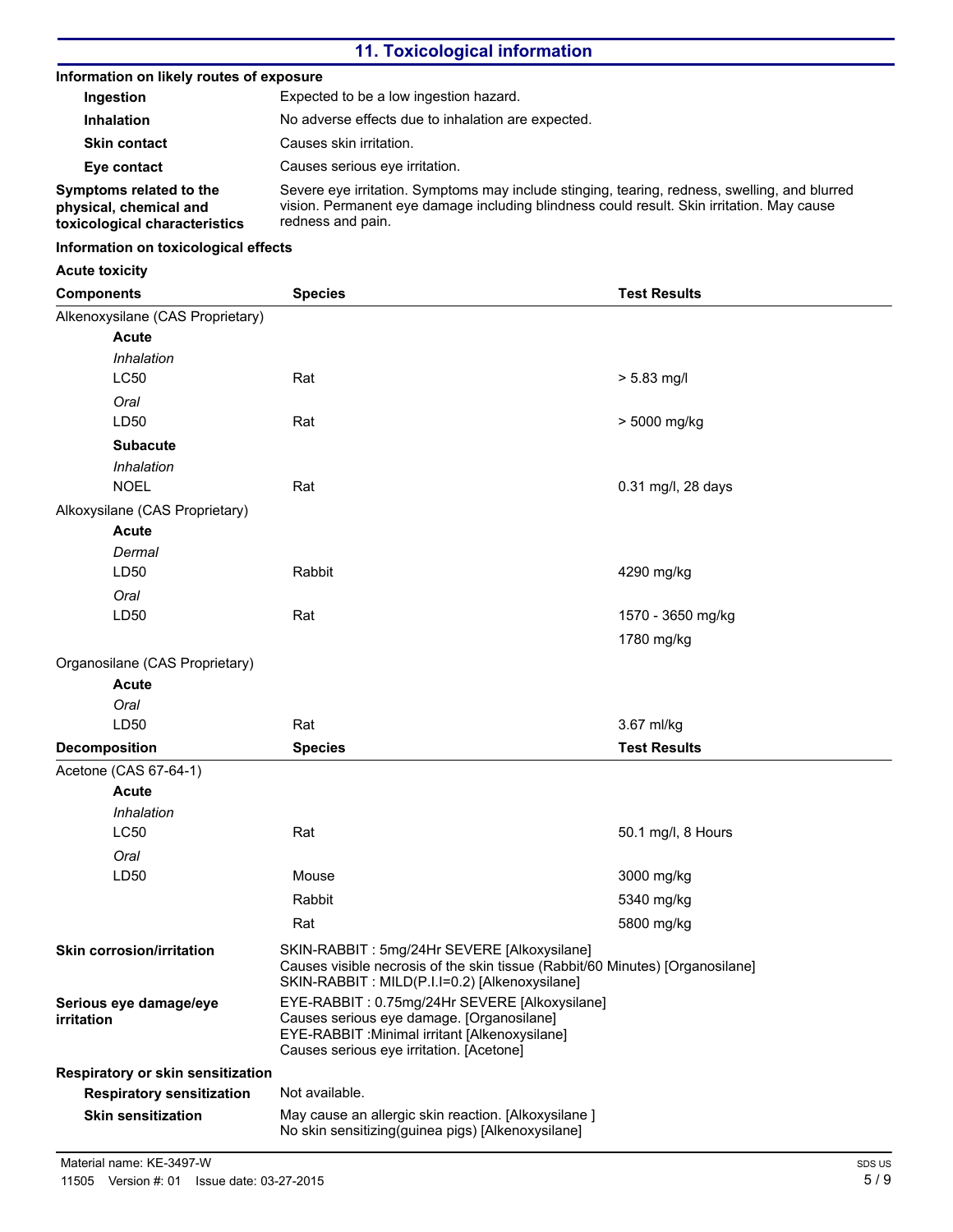| <b>Germ cell mutagenicity</b>                                                                                    | Negative(Bacteria), Negative(Chromosome analysis) [Alkenoxysilane]<br>Negative(Ames Test) [Alkoxysilane]                                                                                |                                                                          |                                                                                      |  |  |
|------------------------------------------------------------------------------------------------------------------|-----------------------------------------------------------------------------------------------------------------------------------------------------------------------------------------|--------------------------------------------------------------------------|--------------------------------------------------------------------------------------|--|--|
| Carcinogenicity                                                                                                  | The following material is embedded in the product and not available as respirable dusts. When<br>used as intended or as supplied, the product will not pose hazards.<br>Titanium oxide. |                                                                          |                                                                                      |  |  |
| <b>IARC Monographs. Overall Evaluation of Carcinogenicity</b>                                                    |                                                                                                                                                                                         |                                                                          |                                                                                      |  |  |
| Titanium oxide (CAS 13463-67-7)<br>OSHA Specifically Regulated Substances (29 CFR 1910.1001-1050)<br>Not listed. |                                                                                                                                                                                         |                                                                          | 2B Possibly carcinogenic to humans.                                                  |  |  |
| <b>Reproductive toxicity</b>                                                                                     | Not available.                                                                                                                                                                          |                                                                          |                                                                                      |  |  |
| Specific target organ toxicity -<br>single exposure                                                              |                                                                                                                                                                                         | May cause damage to the following organs.<br>Narcotic effects. [Acetone] |                                                                                      |  |  |
| Specific target organ toxicity -<br>repeated exposure                                                            | Not available.                                                                                                                                                                          |                                                                          |                                                                                      |  |  |
| <b>Aspiration hazard</b>                                                                                         |                                                                                                                                                                                         | May be harmful if swallowed and enters airways.                          |                                                                                      |  |  |
| <b>Further information</b>                                                                                       | Acetone                                                                                                                                                                                 |                                                                          | This product reacts with water, moisture or humid air to evolve following compounds: |  |  |
|                                                                                                                  |                                                                                                                                                                                         | <b>12. Ecological information</b>                                        |                                                                                      |  |  |
| <b>Ecotoxicity</b>                                                                                               | [Alkenoxysilane]                                                                                                                                                                        |                                                                          | Very toxic to aquatic life. Very toxic to aquatic life with long lasting effects.    |  |  |
| <b>Components</b>                                                                                                |                                                                                                                                                                                         | <b>Species</b>                                                           | <b>Test Results</b>                                                                  |  |  |
| Alkenoxysilane (CAS Proprietary)                                                                                 |                                                                                                                                                                                         |                                                                          |                                                                                      |  |  |
| <b>Aquatic</b>                                                                                                   |                                                                                                                                                                                         |                                                                          |                                                                                      |  |  |
| Crustacea                                                                                                        | <b>LC50</b>                                                                                                                                                                             | Daphnia                                                                  | 12.7 mg/l, 48 hr                                                                     |  |  |
| Fish                                                                                                             | <b>LC50</b>                                                                                                                                                                             | Carp                                                                     | 18 mg/l, 96 hr                                                                       |  |  |
| Alkoxysilane (CAS Proprietary)                                                                                   |                                                                                                                                                                                         |                                                                          |                                                                                      |  |  |

| <b>Aquatic</b>                   |                |                                                                 |                            |
|----------------------------------|----------------|-----------------------------------------------------------------|----------------------------|
| Fish                             | LC50           | Oryzias latipes                                                 | > 1000 mg/l, 48 hr         |
| Titanium oxide (CAS 13463-67-7)  |                |                                                                 |                            |
| <b>Aquatic</b>                   |                |                                                                 |                            |
| Crustacea                        | EC50           | Water flea (Daphnia magna)                                      | > 1000 mg/l, 48 hours      |
| Fish                             | <b>LC50</b>    | Mummichog (Fundulus heteroclitus)                               | > 1000 mg/l, 96 hours      |
| <b>Decomposition</b>             |                | <b>Species</b>                                                  | <b>Test Results</b>        |
| Acetone (CAS 67-64-1)            |                |                                                                 |                            |
| <b>Aquatic</b>                   |                |                                                                 |                            |
| Crustacea                        | EC50           | Water flea (Daphnia magna)                                      | 21.6 - 23.9 mg/l, 48 hours |
| Fish                             | <b>LC50</b>    | Fathead minnow (Pimephales promelas) > 100 mg/l, 96 hours       |                            |
| Persistence and degradability    |                | Causes easily hydrolysis in water or atmosphere. [Alkoxysilane] |                            |
| <b>Bioaccumulative potential</b> | Not available. |                                                                 |                            |
| <b>Mobility in soil</b>          | Not available. |                                                                 |                            |
| Other adverse effects            | Not available. |                                                                 |                            |

## **13. Disposal considerations**

**Disposal instructions** Follow applicable Federal, State and Local regulations.

# **14. Transport information**

| DOT                        |                                            |
|----------------------------|--------------------------------------------|
| UN number                  | UN1993                                     |
| UN proper shipping name    | Flammable liquids, n.o.s. (Alkenoxysilane) |
| Transport hazard class(es) |                                            |
| Class                      |                                            |
| <b>Subsidiary risk</b>     |                                            |
| Label(s)                   | 3                                          |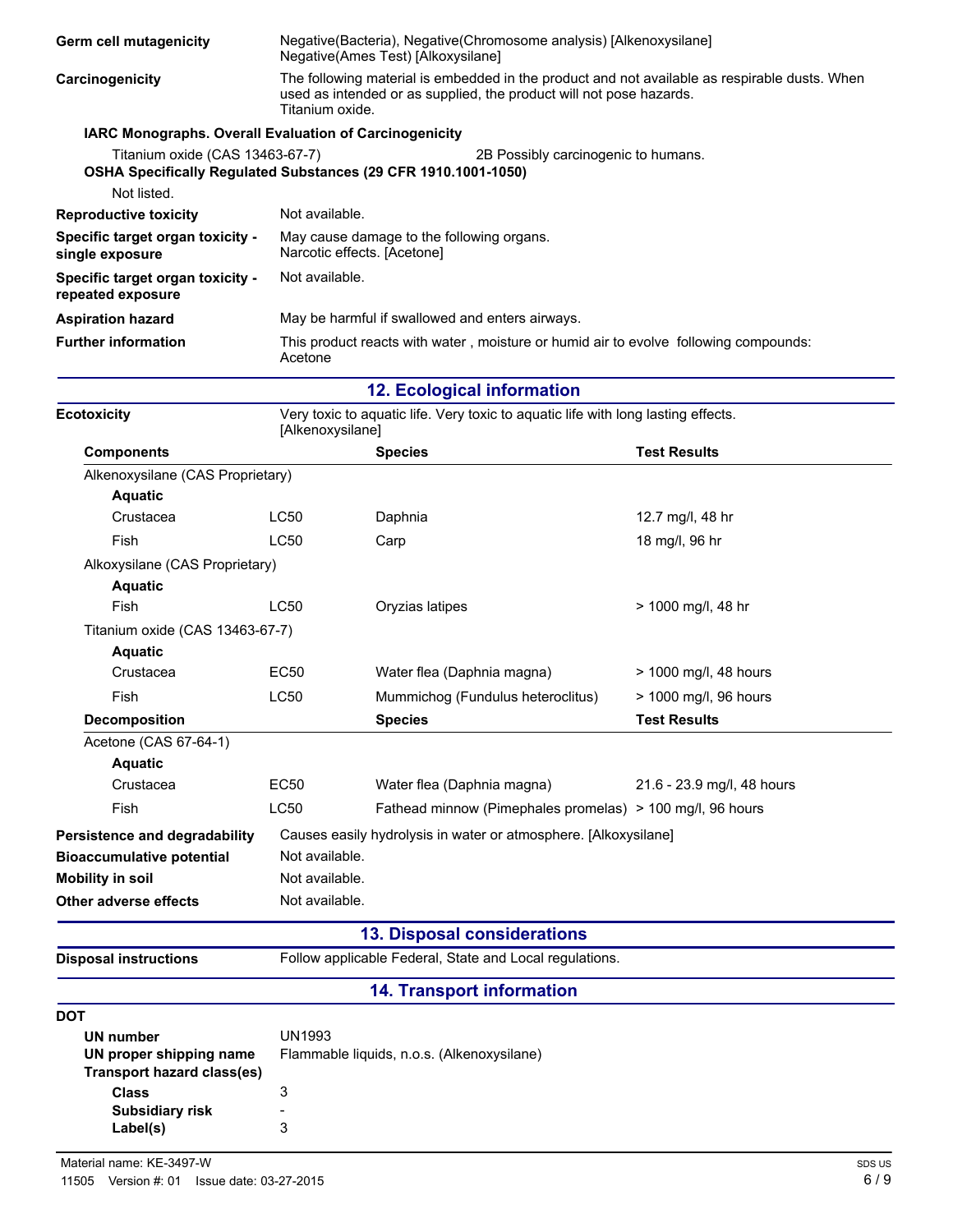| <b>Packing group</b><br><b>Environmental hazards</b> | $\mathbf{H}$                                                                                         |
|------------------------------------------------------|------------------------------------------------------------------------------------------------------|
| <b>Marine pollutant</b>                              | Appreciable.                                                                                         |
|                                                      | Special precautions for user Read safety instructions, SDS and emergency procedures before handling. |
| <b>Special provisions</b>                            | IB2, T7, TP1, TP8, TP28                                                                              |
| <b>Packaging exceptions</b>                          | 150                                                                                                  |
| Packaging non bulk                                   | 202                                                                                                  |
| Packaging bulk                                       | 242                                                                                                  |
| <b>IATA</b>                                          |                                                                                                      |
| <b>UN number</b>                                     | <b>UN1993</b>                                                                                        |
| UN proper shipping name                              | Flammable liquid, n.o.s. (Alkenoxysilane)                                                            |
| <b>Transport hazard class(es)</b>                    |                                                                                                      |
| <b>Class</b>                                         | 3                                                                                                    |
| <b>Subsidiary risk</b>                               |                                                                                                      |
| <b>Packing group</b>                                 | Ш                                                                                                    |
| <b>Environmental hazards</b>                         | No.                                                                                                  |
|                                                      | 3H                                                                                                   |
| <b>ERG Code</b>                                      |                                                                                                      |
|                                                      | Special precautions for user Read safety instructions, SDS and emergency procedures before handling. |
| <b>Other information</b>                             |                                                                                                      |
| Passenger and cargo<br>aircraft                      | Allowed.                                                                                             |
| Cargo aircraft only                                  | Allowed.                                                                                             |
| <b>IMDG</b>                                          |                                                                                                      |
| <b>UN number</b>                                     | <b>UN1993</b>                                                                                        |
| UN proper shipping name                              | FLAMMABLE LIQUID, N.O.S. (Alkenoxysilane)                                                            |
| <b>Transport hazard class(es)</b>                    |                                                                                                      |
| <b>Class</b>                                         | 3                                                                                                    |
| <b>Subsidiary risk</b>                               | ۰                                                                                                    |
| <b>Packing group</b>                                 | $\mathsf{I}$                                                                                         |
| <b>Environmental hazards</b>                         |                                                                                                      |
| <b>Marine pollutant</b>                              | Yes                                                                                                  |
| EmS                                                  | $F-E$ , $S-E^*$                                                                                      |
|                                                      | Special precautions for user Read safety instructions, SDS and emergency procedures before handling. |
| Transport in bulk according to                       | This product is not intended to be transported in bulk.                                              |
| Annex II of MARPOL 73/78 and                         |                                                                                                      |
| the IBC Code                                         |                                                                                                      |
|                                                      |                                                                                                      |
| <b>DOT</b><br>́<br><b>FLAMMABLE</b>                  |                                                                                                      |

**IATA; IMDG**

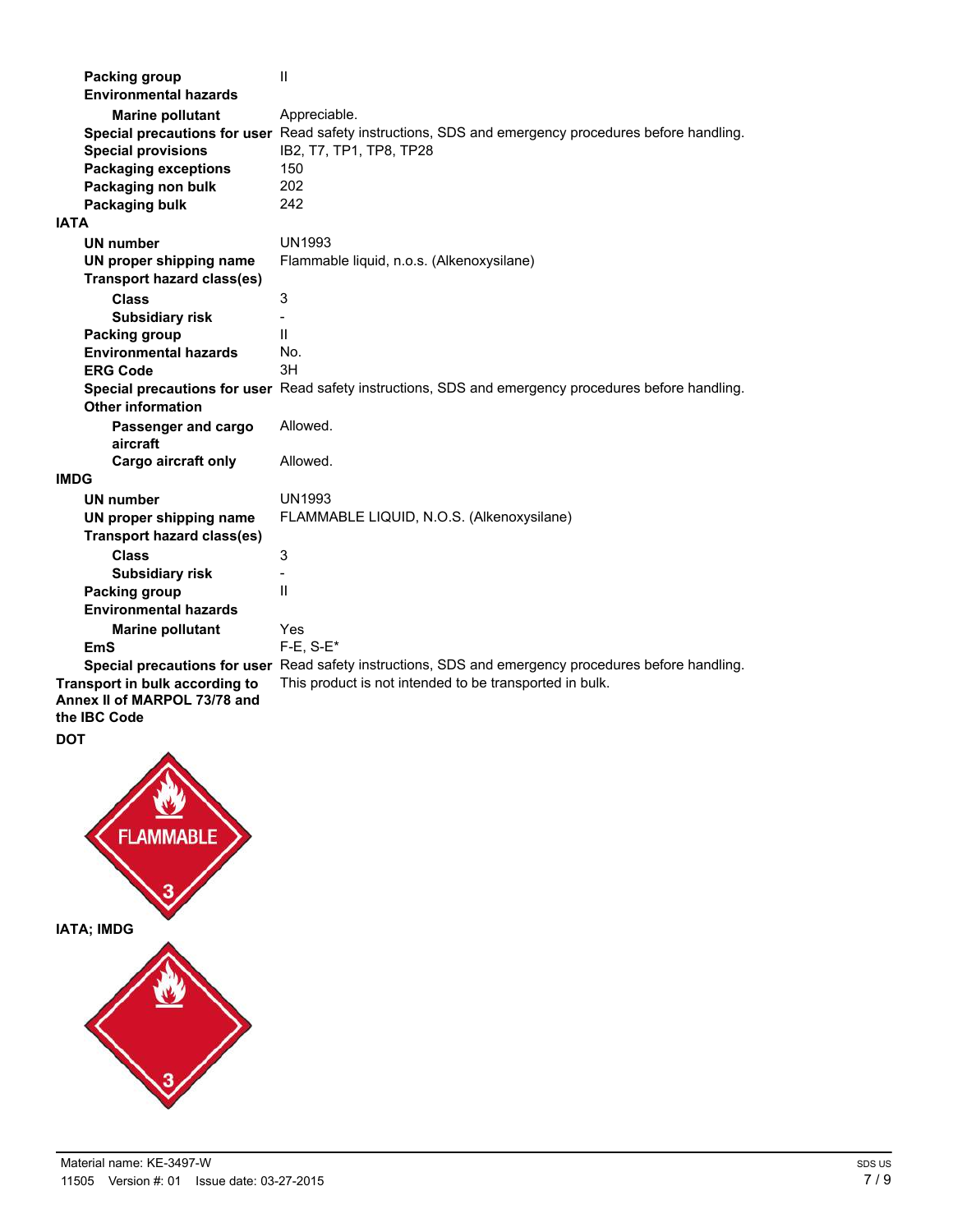

**General information** IMDG Regulated Marine Pollutant.

|                                                                                            |                                     | <b>15. Regulatory information</b>                                                                                                             |                        |
|--------------------------------------------------------------------------------------------|-------------------------------------|-----------------------------------------------------------------------------------------------------------------------------------------------|------------------------|
| <b>US federal regulations</b>                                                              | Standard, 29 CFR 1910.1200.         | This product is a "Hazardous Chemical" as defined by the OSHA Hazard Communication<br>All components are on the U.S. EPA TSCA Inventory List. |                        |
| OSHA Specifically Regulated Substances (29 CFR 1910.1001-1050)                             |                                     |                                                                                                                                               |                        |
| Not listed.                                                                                |                                     |                                                                                                                                               |                        |
| Superfund Amendments and Reauthorization Act of 1986 (SARA)                                |                                     |                                                                                                                                               |                        |
| SARA 313 (TRI reporting)                                                                   |                                     |                                                                                                                                               |                        |
|                                                                                            |                                     |                                                                                                                                               |                        |
| US state regulations                                                                       |                                     |                                                                                                                                               |                        |
| US. Massachusetts RTK - Substance List                                                     |                                     |                                                                                                                                               |                        |
| Titanium oxide (CAS 13463-67-7)                                                            |                                     |                                                                                                                                               |                        |
| US. New Jersey Worker and Community Right-to-Know Act                                      |                                     |                                                                                                                                               |                        |
| Titanium oxide (CAS 13463-67-7)<br>US. Pennsylvania Worker and Community Right-to-Know Law |                                     |                                                                                                                                               |                        |
| Titanium oxide (CAS 13463-67-7)                                                            |                                     |                                                                                                                                               |                        |
| US. Rhode Island RTK                                                                       |                                     |                                                                                                                                               |                        |
| Not regulated.                                                                             |                                     |                                                                                                                                               |                        |
| US. California Proposition 65                                                              |                                     |                                                                                                                                               |                        |
| supplied, the product will not pose hazards.<br>Titanium oxide.                            |                                     | The following material is embedded in the product and not available as respirable dusts. When used as intended or as                          |                        |
|                                                                                            |                                     | US - California Proposition 65 - CRT: Listed date/Carcinogenic substance                                                                      |                        |
| Titanium oxide (CAS 13463-67-7)                                                            |                                     | Listed: September 2, 2011                                                                                                                     |                        |
| <b>International Inventories</b>                                                           |                                     |                                                                                                                                               |                        |
| Country(s) or region                                                                       | <b>Inventory name</b>               |                                                                                                                                               | On inventory (yes/no)* |
| Australia                                                                                  |                                     | Australian Inventory of Chemical Substances (AICS)                                                                                            | No.                    |
| Canada                                                                                     | Domestic Substances List (DSL)      |                                                                                                                                               | No.                    |
| Canada                                                                                     | Non-Domestic Substances List (NDSL) |                                                                                                                                               | No                     |
| China                                                                                      |                                     | Inventory of Existing Chemical Substances in China (IECSC)                                                                                    | Yes                    |
| Europe                                                                                     | Substances (EINECS)                 | European Inventory of Existing Commercial Chemical                                                                                            | No                     |
| Europe                                                                                     |                                     | European List of Notified Chemical Substances (ELINCS)                                                                                        | No                     |
| Japan                                                                                      |                                     | Inventory of Existing and New Chemical Substances (ENCS)                                                                                      | Yes                    |
| Korea                                                                                      | Existing Chemicals List (ECL)       |                                                                                                                                               | Yes                    |
| New Zealand                                                                                | New Zealand Inventory               |                                                                                                                                               | No                     |
| Philippines                                                                                | (PICCS)                             | Philippine Inventory of Chemicals and Chemical Substances                                                                                     | No                     |
| United States & Puerto Rico                                                                |                                     | Toxic Substances Control Act (TSCA) Inventory                                                                                                 | Yes                    |

\*A "Yes" indicates that all components of this product comply with the inventory requirements administered by the governing country(s) A "No" indicates that one or more components of the product are not listed or exempt from listing on the inventory administered by the governing country(s).